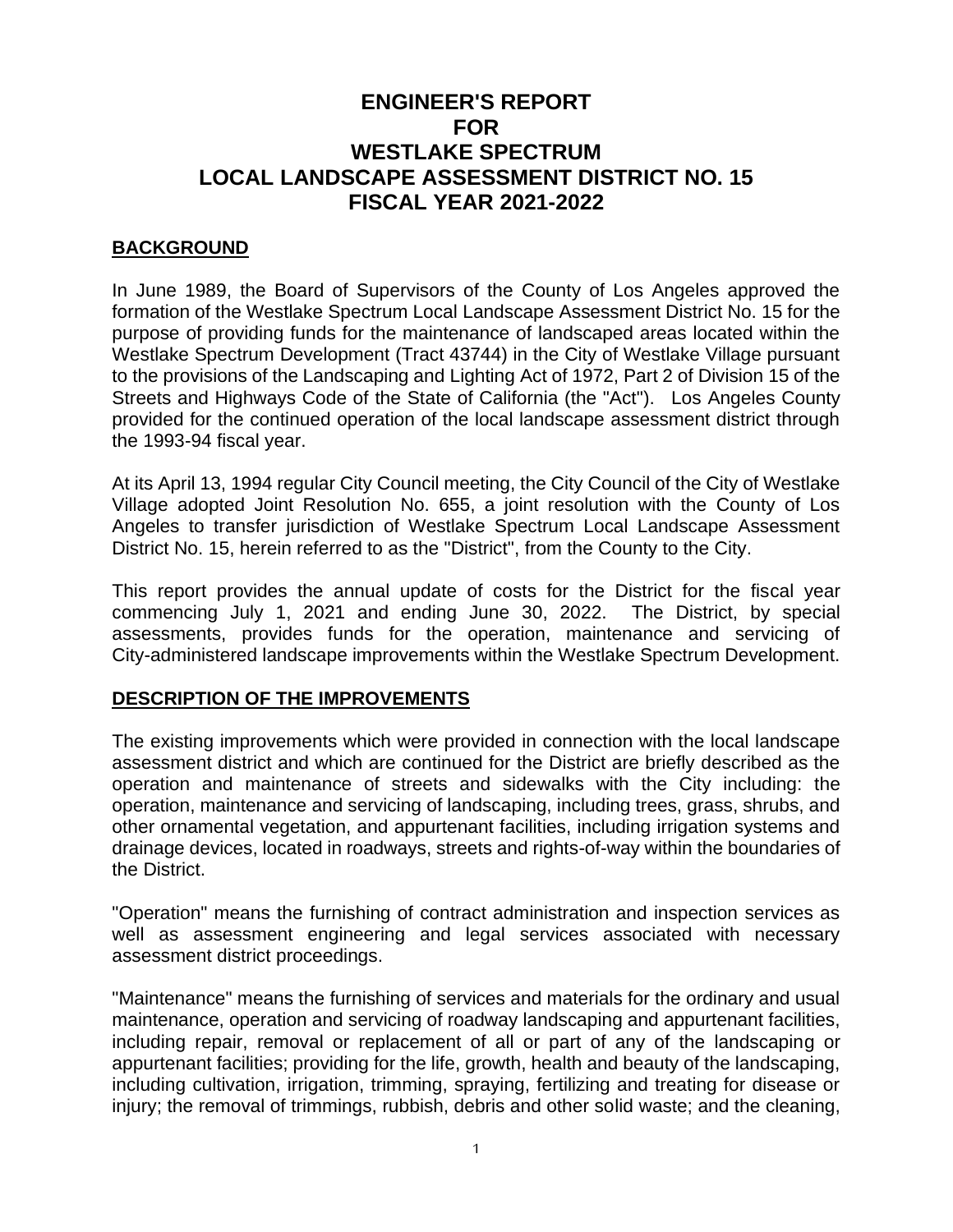sandblasting and painting of landscaping and appurtenant facilities to remove or cover graffiti. Maintenance activities will include, but not be limited to, watering, fertilization, mowing, weed control, tree trimming, rodent/insect/disease control, reseeding, irrigation, dethatching, removal and replacement of dead growth, maintenance of complete automatic irrigation control and irrigation distribution facilities and all other necessary work to operate and maintain the roadway landscaping and appurtenant facilities within the District.

"Servicing" means the furnishing of electric current, energy or gas for the operation of the appurtenant facilities and the furnishing of water for the irrigation of the landscaping and the maintenance of any of the appurtenant facilities.

The contract agreement with the City's landscape contractor, as well as District maps, plans and specifications for the improvements are on file in the office of the City Clerk at City Hall and are incorporated herein by reference. The referenced material indicates the general nature, location and extent of the roadway landscaping and appurtenant facilities and the exterior boundaries of the District.

Reference is made to the Diagram of the District (see Appendix "A") which indicates the exterior boundaries of the District. The lines and dimensions of each parcel of land within the boundary of the District conform to those shown on the Los Angeles County Assessor's maps which are incorporated herein by reference.

### **METHOD OF ASSESSMENT**

The Act states, in part, that, "The net amount to be assessed upon lands within an assessment district may be apportioned by any formula or method which fairly distributes the net amount among all assessable lots or parcels in proportion to the estimated benefits to be received by each such lot or parcel from the improvements." Improvements include the operation, maintenance and servicing of landscaping and appurtenant facilities, including irrigation improvements within the District. The operation, maintenance and servicing of landscape and irrigation improvements provide special benefits which are received by each and every assessed lot or parcel within the District.

The landscape improvements to be operated, maintained and serviced by the District are located within the parkway areas along Park Terrace Drive and Oak Crest Drive as shown on the District diagram map. Benefits derived from the operation, maintenance and servicing of the landscaping and appurtenant facilities are the beautification of the roadways which are traveled by the respective property owners, and the enhancement of the property values within the District because of the proper maintenance and servicing of these landscaped areas.

The lots and parcels in the Westlake Spectrum commercial area receive direct benefits from the landscaping and appurtenant facilities within that area. The benefits are shared equally by all properties in the District, and include aesthetic enhancement, creation of a pleasant working environment, improved safety and aesthetic benefits resulting from the regular tree trimming and tree replacement programs, and improved street sweeping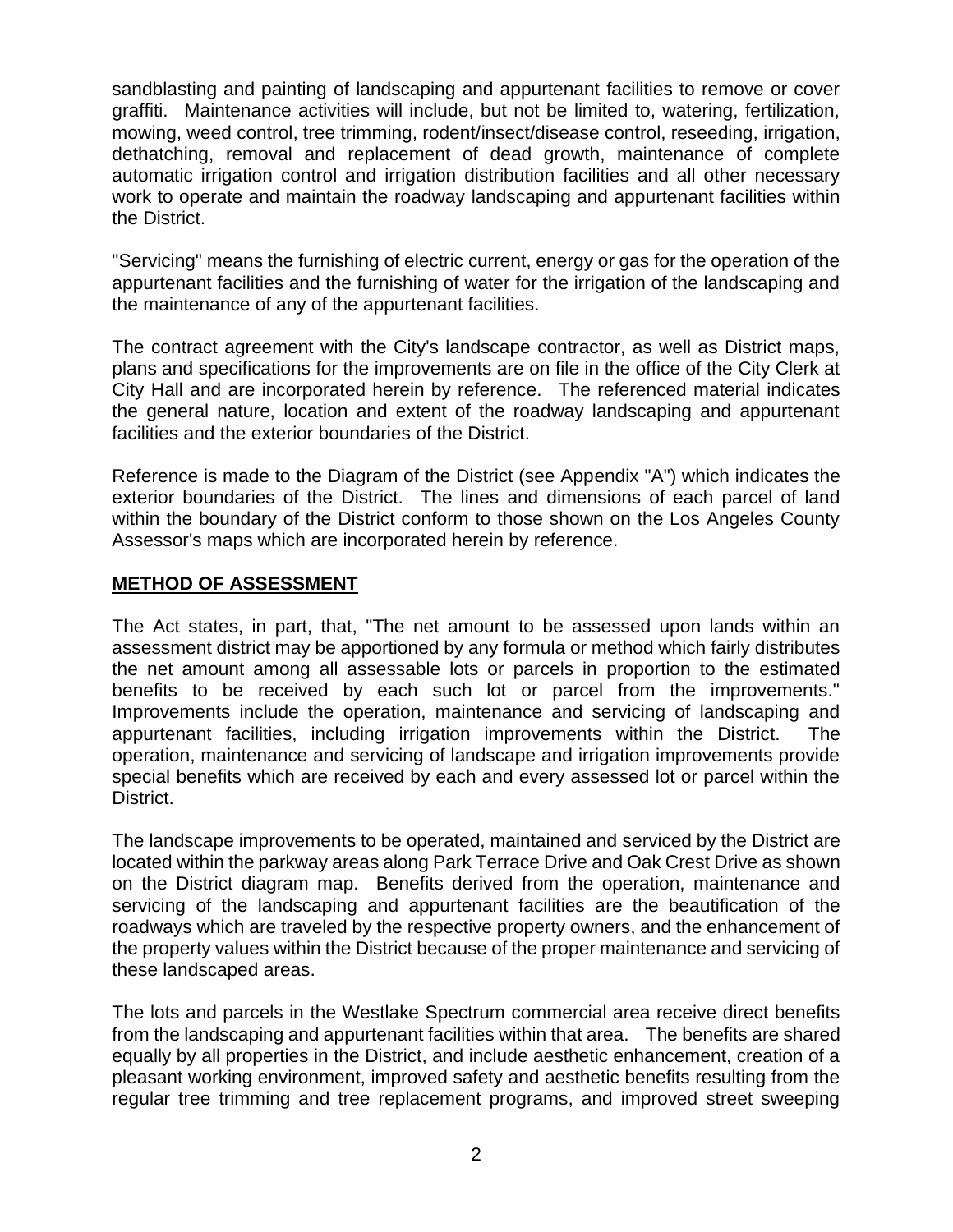capabilities resulting from the trimming and replacement of trees which may otherwise interfere with street sweeping operations. The foregoing benefits tend to enhance the value of all the lots and parcels in the District.

The District is comprised of 11 assessable commercial lots of relatively equal size. The cost for the operation, maintenance and servicing of landscaping and appurtenant facilities is therefore spread equally among each of the assessable lots and parcels in the District.

### **FUND ACCOUNT**

In accordance with the Act, any surplus or deficit in the improvement fund for the District shall be carried over into the next fiscal year. Appendix B shows the operation, maintenance and servicing costs for the 2020-2021 fiscal year, the surplus carry-over from fiscal year 2020-2021, the total 2021-2022 fiscal year special assessment and the projected assessment per parcel within the District.

### **ASSESSMENT ROLL**

All assessed parcels of real property are listed on the Assessment Roll which is on file in the office of the City Clerk at City Hall and is hereby made a part of this Report by reference. The assessment roll states the net amount to be assessed upon assessable lands within the District, describes each assessable lot or parcel of land within the District, and shows the assessment upon each parcel within the District. These lots and parcels are more particularly described in the County Assessment Roll which is on file in the office of the Los Angeles County Assessor and by reference is a part of this Report.

### **COST ESTIMATE**

The estimated budget of the costs of operating, maintaining and servicing the landscaping, and appurtenant facilities of the District for fiscal year 2021-2022 is shown in Appendix "B" of this Report. This estimated budget is based on the financial summary and proposed budgets prepared by the City Manager and City Engineer.

Engineer's Report submitted by:

City Engineer



\_\_\_\_\_\_\_\_\_\_\_\_\_\_\_\_\_\_\_ \_\_May 12, 2021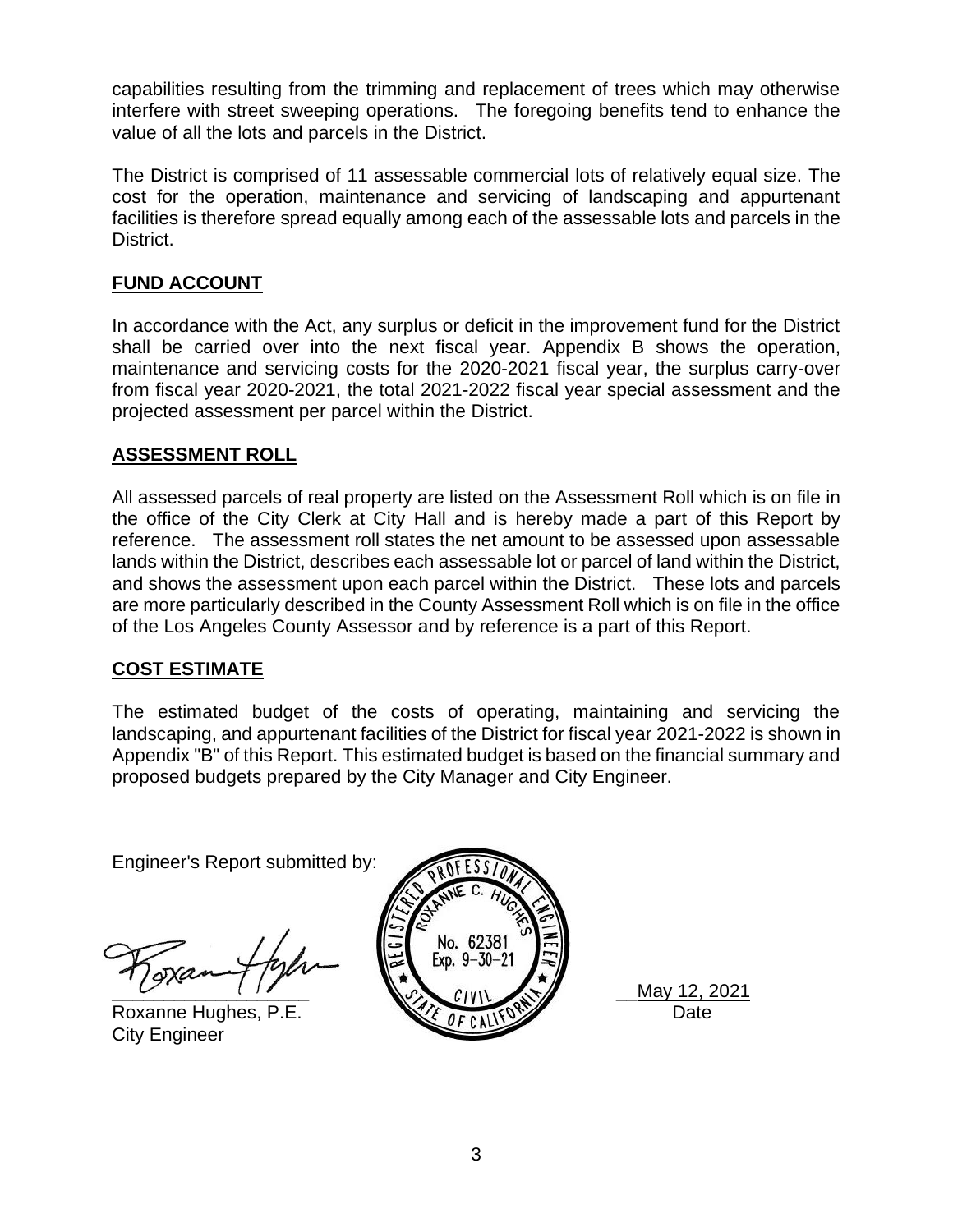### **APPENDIX A**

ASSESSMENT DIAGRAM<br>(Reduced)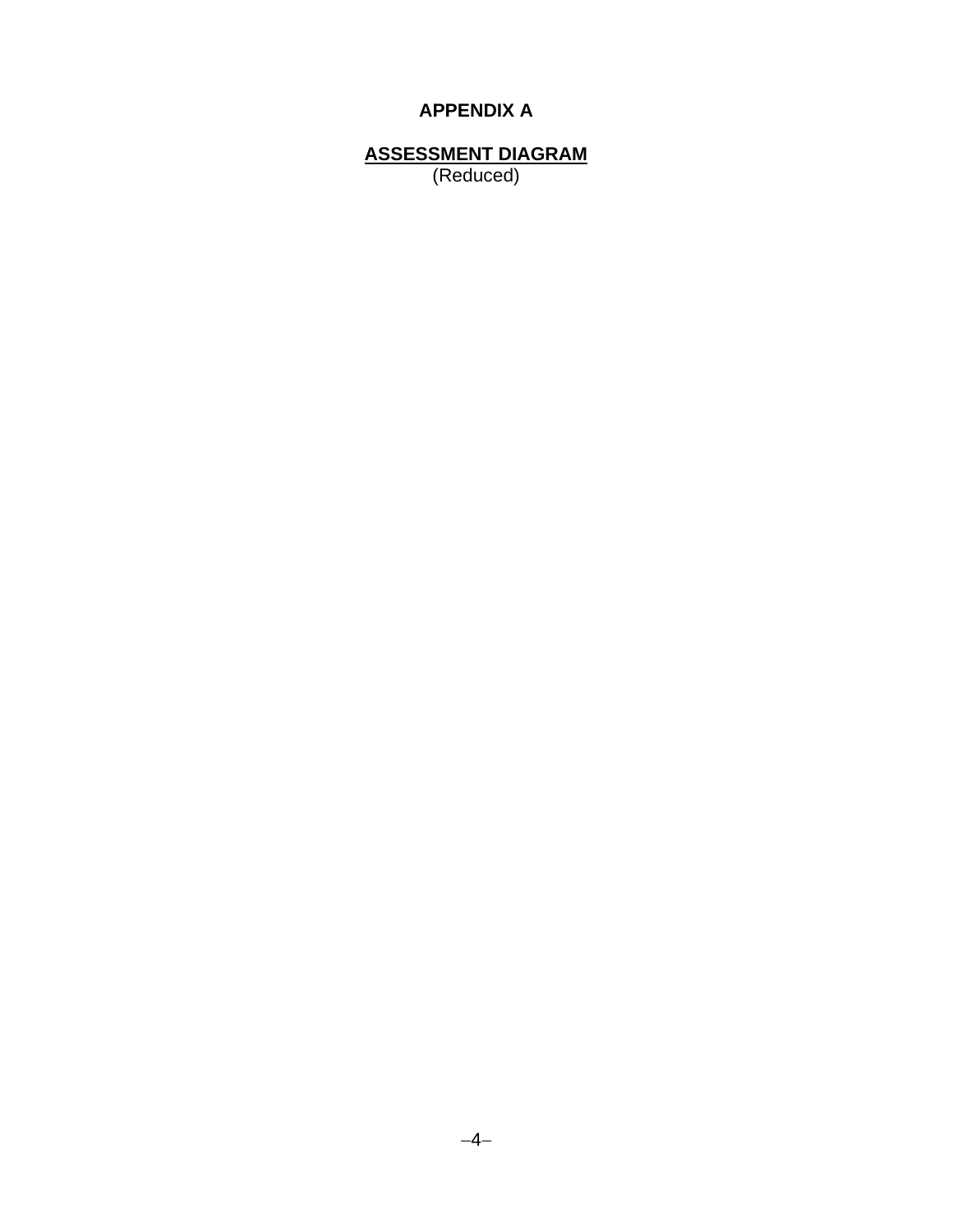# **ASSESSMENT DIAGRAM FOR LANDSCAPE MAINTENANCE PURPOSES CITY OF WESTLAKE VILLAGE LANDSCAPE MAINTENANCE ASSESSMENT DISTRICT 15 WESTLAKE SPECTRUM BUSINESS PARK TRACT 43744**

LANDSCAPE AND LIGHTING ACT OF 1972 CITY OF WESTLAKE VILLAGE COUNTY OF LOS ANGELES, STATE OF CALIFORNIA

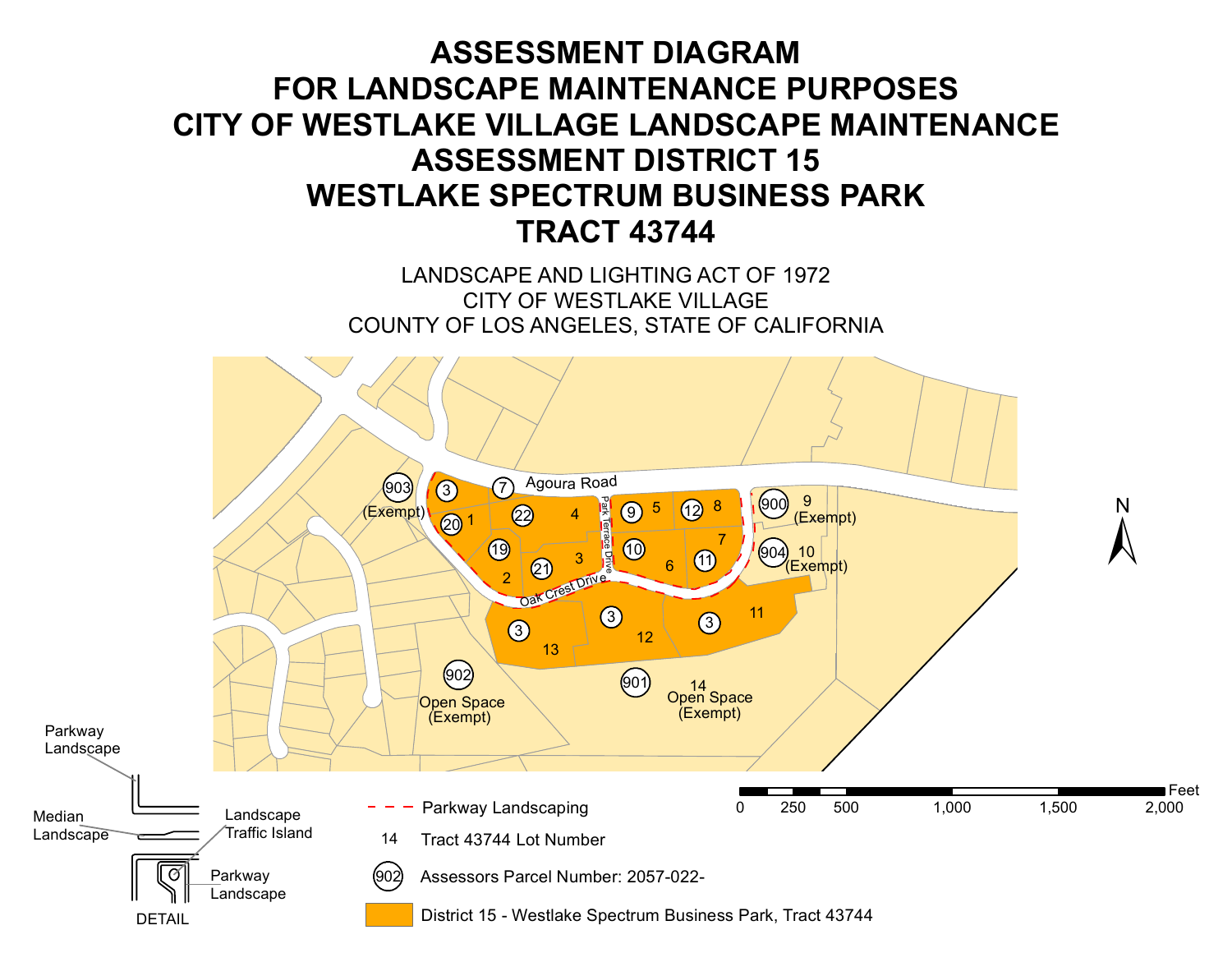### **APPENDIX B**

### **ESTIMATED BUDGETS**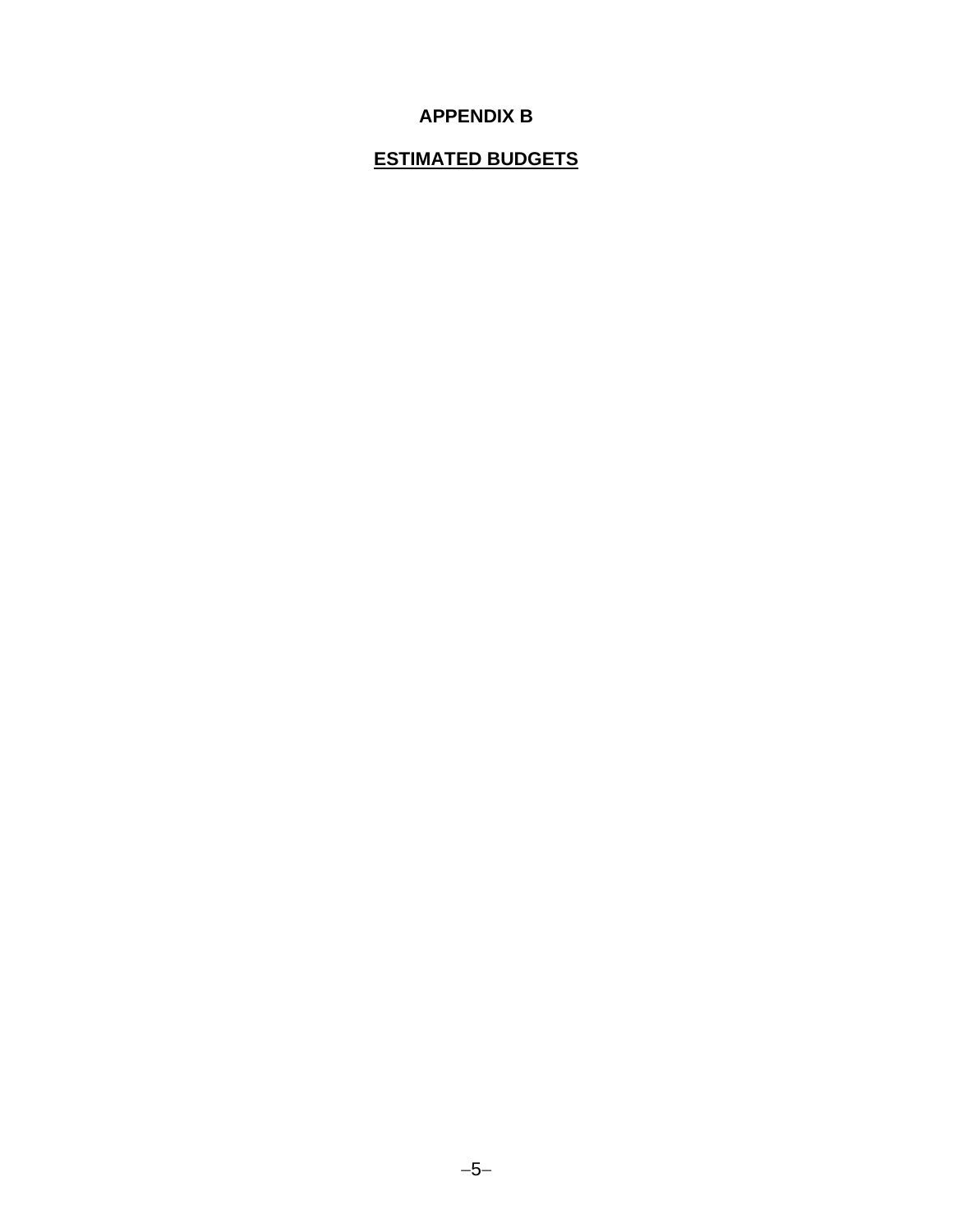## **Westlake Spectrum Local Landscape Assessment District No. 15**

### **FY 20-21 FUND BALANCE**

| Zone No.    | <b>Beginning</b><br><b>Fund Balance</b> | Revenue FY 20-21  |                    | FY 20-21         | FY 20-21 Projected<br><b>Ending Fund</b> |  |  |
|-------------|-----------------------------------------|-------------------|--------------------|------------------|------------------------------------------|--|--|
|             | 6/30/20                                 | <b>Ad Valorem</b> | <b>Assessments</b> | <b>Expense</b>   | <b>Balance</b>                           |  |  |
| District 15 | \$15,000                                | \$0               | \$10,450           | $<$ \$12,500 $>$ | \$12,950                                 |  |  |

### **FY 21-22 FUND BALANCE**

|             | <b>Beginning</b>                 | Revenue FY 21-22  |                    | FY 21-22         | FY 21-22 Projected<br><b>Ending Fund</b><br><b>Balance</b> |  |  |
|-------------|----------------------------------|-------------------|--------------------|------------------|------------------------------------------------------------|--|--|
| Zone No.    | <b>Fund Balance</b><br>6/30/1921 | <b>Ad Valorem</b> | <b>Assessments</b> | <b>Expense</b>   |                                                            |  |  |
| District 15 | \$12,950                         | \$0               | \$10.450           | $<$ \$16.500 $>$ | \$6,900                                                    |  |  |